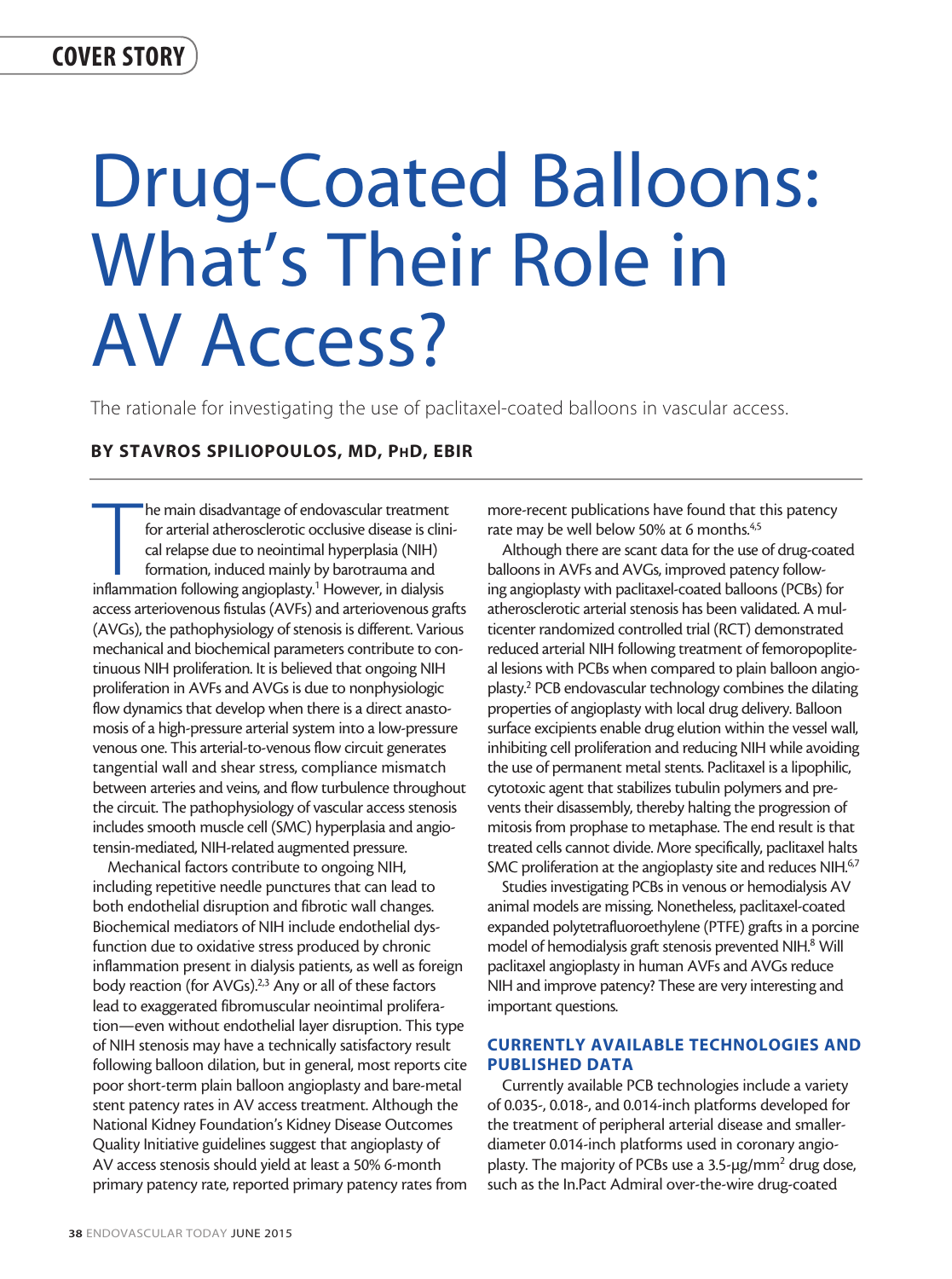

Figure 1. A 68-year-old man with a dysfunctional Brescia-Cimino AVF. Digital subtraction angiography (DSA) revealed significant venous stenoses and aneurysmal dilation approximately 5 cm from the anastomosis (A). The lesion was crossed with the "rendezvous technique," re-entering with a 0.018-inch guidewire from the proximal venous sheath into the distal paraanastomotic sheath (B). Angioplasty with a 5- X 40-mm In.Pact PCB (C). A follow-up fistulagram at 6 months demonstrated vein enlargement (positive remodeling) without target lesion restenosis (D).

balloon catheters (Medtronic), whereas the Lutonix drugcoated balloon catheter (Bard Peripheral Vascular, Inc.), which uses a lower 2-μg/mm<sup>2</sup> dose, is also available in some markets in larger-diameter balloons from > 7 mm and up to 12 mm and is suitable for vascular access and central vein treatment. One dedicated PCB for dialysis access shunt treatment is the novel Aperto OTW paclitaxel-releasing, high-pressure balloon dilatation catheter (Cardionovum GmbH), which has a rated burst pressure of 20 bar; however, this device is not available in diameters larger than 7 mm.

Our group at Patras University Hospital in Rio, Greece, investigated the off-label use of PCBs to reduce restenosis and improve patency outcomes in dialysis access in two consecutive single-center, prospective RCTs. The first was a safety and efficacy study that enrolled 40 patients with clinical signs of dysfunctional AVGs or AVFs and one angiographically proven venous outflow stenosis. Patients were randomized on a 1:1 basis to undergo high-pressure balloon angioplasty versus PCB angioplasty for the management of both de novo and restenotic lesions. The PCBs used were the In.Pact drug-coated balloon catheter,

which is available in diameters up to 7 mm and lengths up to 120 mm. Six-month interim results were published by Katsanos et al in 2012.<sup>9</sup> No procedure-related complications were noted. Lesion preparation with predilation was not performed, but postdilation was necessary in 65% in the PCB group due to a suboptimal angiographic result versus 0% in the control group (*P* < .0001). This was attributed to the resistant fibrotic nature of the stenoses being unresponsive to normal-pressure PCB angioplasty (12 atm burst pressure). Cumulative target lesion primary patency, defined as the time period without reintervention due to a > 50% stenosis of the previously treated lesion, was significantly superior in the PCB group (70% vs 25%, *P* < .001; hazard ratio (HR), 0.3; 95% confidence interval (CI), 0.12–0.71; *P* < .006). Moreover, cumulative primary patency of the treated dialysis circuit was also significantly improved with PCB treatment (65% vs 20%, *P* < .002; HR, 0.32; 95% CI, 0.14–0.75; *P* < .008) (Figure 1). However, overall dialysis circuit survival (patent and functional vascular access regardless of the number of repeat surgical and/or percutaneous procedures) was similar in both groups.<sup>9</sup>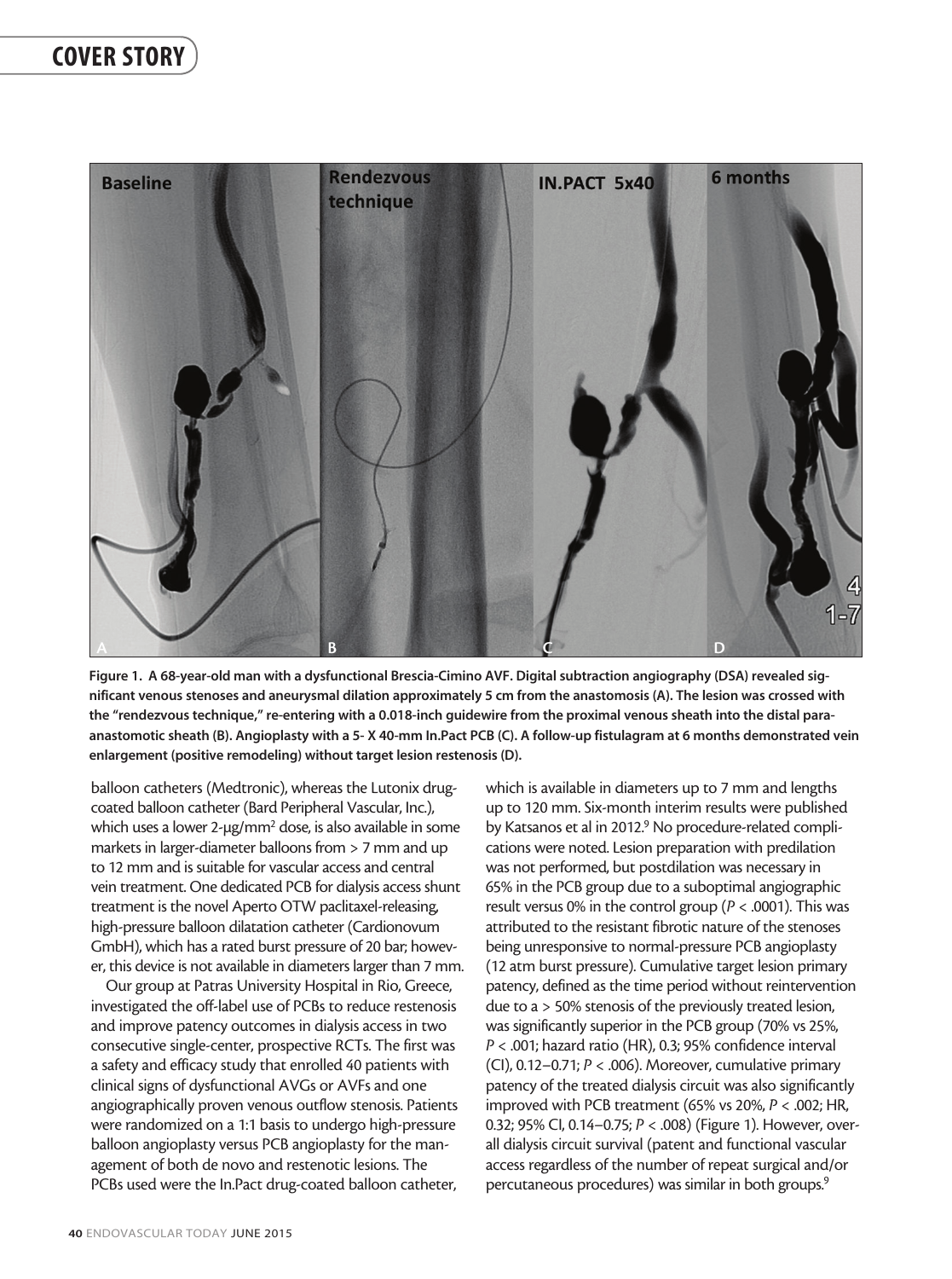Final 1-year results recently published by Kitrou et al demonstrated sustained superior patency outcomes in the PCB group.<sup>10</sup> Specifically, cumulative target lesion primary patency was 35% versus 5% (*P* < .001), with an adjusted HR following Cox multivariable regression of 0.23 (95% CI, 0.1–0.5). Again, no device-related complications were noted.

Additionally, according to the cost-effectiveness analysis performed, PCB angioplasty was related to a reasonable incremental cost-effectiveness ratio—calculated as direct extra costs per year of primary patency gained—of approximately €2,250 per primary patency year of dialysis access gained. The incremental net benefit was nearly €1,000 for a willingness-to-pay threshold of €5,000, which is a reasonable extra cost value to pay in order to gain an extra year of dialysis access patency in each patient. However, the specific analysis was limited by the fact that proper cost-utility and quality-of-life information were not available.

Notably, the study was underpowered for valid subgroup analysis, as the number of AVFs treated was small (seven in each group). This motivated the authors to conduct another single-center RCT to investigate the performance of PCBs in stenoses occurring within AVFs. Again, 40 patients with dysfunctional fistulas were randomized on a 1:1 basis in two groups to undergo either high-pressure balloon angioplasty or PCB angioplasty with the In.Pact device. The primary outcome of 1-year survival free of target lesion revascularization was again significantly superior, nearly double, in the PCB group (308 vs 161 days; HR, 0.478; 95% CI, 0.236–0.966; *P* < .03), and access circuit primary patency was significantly improved following PCB treatment as well (270 vs 161 days; HR, 0.479; 95% CI, 0.237–0.968; *P* < .04). No procedurerelated complications were reported. Nonetheless, once more, the postdilation rate was significantly higher in the PCB group (65% vs 0%;  $P < .0001$ ), although anatomical and clinical success after postdilation was 100%.10

A single-center, prospective, observational study conducted by Lai et al investigated the SeQuent Please coronary PCB (B. Braun Interventional Systems Inc.) compared with plain balloon angioplasty for the management of 20 juxta-anastomotic stenoses in the autologous radiocephalic fistulas of 10 patients.11 A different lesion in the same patient served as the control. Survival free of target lesion revascularization was significantly longer in the PCB group (251.2 vs 103.2 days; *P* < .01), and 6-month patency was again significantly in favor of PCB angioplasty (70% vs 0%; *P* < .01). However, although numerically superior, significantly improved patency was not sustained at 12-month follow-up (20% vs 0%; *P* > .05).11

In a retrospective study published by Massmann et al in 2015, custom-made, large-diameter (> 7–14 mm) PCBs were investigated for the treatment of recurrent symptomatic central stenosis in 27 consecutive patients with hemodialysis fistulas.<sup>12</sup> The PCBs were manufactured using standard over-the-wire balloon catheters coated with polymer-free microcrystalline paclitaxel at a concentration of 2 μg/mm<sup>2</sup> (Elutax SV, Aachen Resonance GmbH). Compared to plain balloon angioplasty, the PCBs performed better, achieving significantly superior freedom from target lesion revascularization rates according to Kaplan-Meier analysis after approximately 18 months mean follow-up. The authors reported that PCB angioplasty prolonged restenosis intervals (median, 9 vs 4 months;  $P = .023$ ).<sup>12</sup> This was the first study to provide data from > 7-mm PCBs for the management of central vein disease, as balloons used in the previously described trials were up to 7 mm in diameter, and dialysis patients with central vein disease were not included.

Currently, results from two trials documented on clinicaltrials.gov are awaited. The DEBAPTA (Prospective Randomized Trial Comparing DEB Versus Conventional PTA for the Treatment of Hemodialysis AVF or AVG Stenoses) is a single-center, prospective, randomized trial designed to compare PCB angioplasty versus conventional balloon angioplasty for the treatment of AVGs and AVFs stenoses and was completed in March 2014 (NCT01544907). The primary outcome measure was 6-month late luminal loss. The interim results from 30 patients were presented at the Society of Interventional Radiology's annual meeting in 2013 and did not demonstrate significantly better results with the PCB, although late luminal loss was less in the PCB group (mean late luminal loss, 29%; standard deviation, 25.2; range, 0–68) versus conventional balloon angioplasty (mean late luminal loss, 44%; standard deviation, 19.4; range, 0–70; *P* = .162). Anatomic success was similar in both groups.<sup>13</sup> The final results are awaited.

Additionally, an international, parallel assignment, openlabel, randomized safety/efficacy trial (Local Delivery of Paclitaxel for Prevention of Restenosis in Hemodialysis Access) was launched to compare the 6-month patency rates after angioplasty with the Passeo-18 Lux paclitaxelcoated balloon (Biotronik) versus a conventional balloon (NCT01001676). The study was recently completed in November 2014, and outcomes are awaited. Finally, Bard obtained US Food and Drug Administration approval for a multicenter trial designed to investigate the performance of the Lutonix drug-coated balloon catheter in vascular access stenosis treatment. The study design will soon be available at clinicaltrials.gov.

### FUTURE CONSIDERATIONS

According to the initial experience, PCB angioplasty of vascular access stenoses is safe and effective, providing superior reintervention-free intervals compared to plain balloon angioplasty by reducing restenosis without any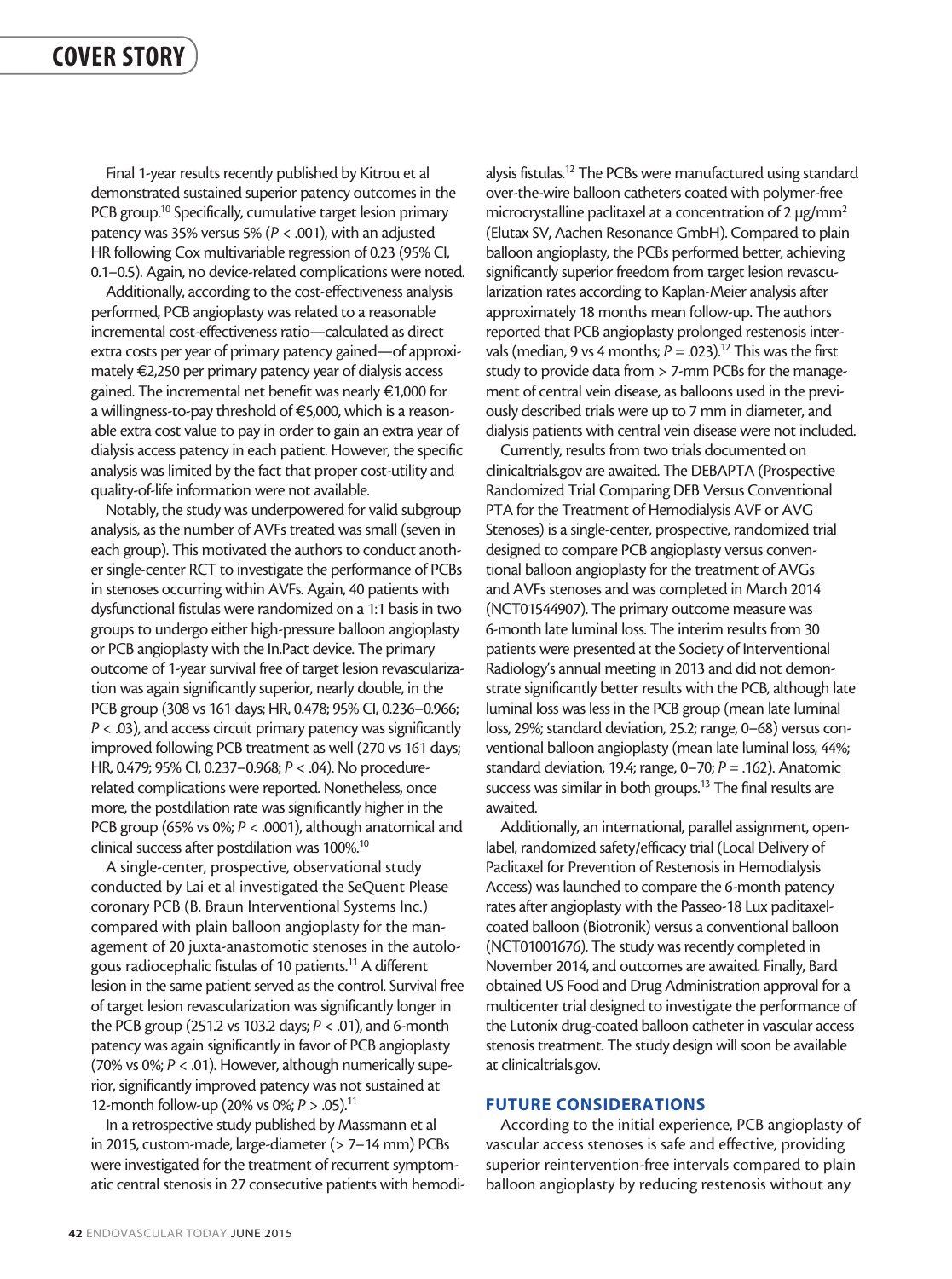

Figure 2. A 61-year-old man was referred to our department due to a dysfunctional AVF. Baseline DSA demonstrated a significant stenosis at the cephalic arch (A). Quantitative vessel analysis using integrated semiautomated software indicated a 64% stenosis (B). Angioplasty was performed using an 8- X 60-mm Lutonix PCB (predilation with a 7- X 40-mm high-pressure balloon not shown; C). Quantitative vessel analysis demonstrated 18% remaining stenosis (D). The final angiographic result (E). Note the disappearance of collateral circulation compared to baseline (F). After 7 months, the patient was again referred to our department due to suboptimal dialysis. DSA revealed significant target lesion restenosis. Nonetheless, the reintervention-free interval exceeded 6 months.

device-related complications. Still, the reported number of dialysis patients treated with PCBs is low, and several issues remain to be determined.

First of all, it is not clear which lesions will benefit from this technology, as not all lesions are the same. The pathophysiology of vascular access stenosis depends on biomechanical properties, which differ between various anatomical sites of the access and on vessel histological type and caliber. These specific lesion characteristics may influence endovascular treatment outcomes. For instance, shear stress within thin-walled veins, as well as periodic punctures at the same site, triggers fibromuscular hyperplasia, causing fibrotic venous lesions that are more resistant to percutaneous transluminal angioplasty and susceptible to recoil compared to nonfibrotic lesions.<sup>3</sup>

It is also widely acknowledged that 3-month patency after angioplasty of central stenoses and cephalic arch lesions remains extremely poor (Figure 2). Fibrotic, platelet-based stenosis developed within PTFE grafts may not benefit from PCB angioplasty, as the paclitaxel mechanism of action is mainly based on SMC cycle inhibition. In analogy to peripheral arterial disease, in which different devices are indicated for diverse arterial segments (eg, carotid, iliac, femoropopliteal, or infrapopliteal arteries), vascular access treatment involving arterial, inflow, main body ("arterialized" vein or

PTFE), and large-caliber venous outflow lesions should not be considered a "one-treatment-fits-all" area and should also include different indications for various devices. Furthermore, PCBs could improve patency for in-stent restenosis or in-segment stent graft restenosis. Phenomena such as neoatherosclerosis (eg, continuous atherosclerotic process within neointimal hyperplasia) after stenting could also affect treatment, and the effect of antiplatelet therapy on outcomes after dialysis access percutaneous transluminal angioplasty or stenting remains "terra incognita."14

Lesion preparation is another issue that merits further investigation. Manufacturing companies recommend predilation to facilitate drug diffusion within the deeper layers of the vessel wall and to optimize the antirestenotic effect. However, in both RCTs published so far, predilation was not performed. As PCB technology was developed to attain uniform drug coating and delivery to the vessel wall, normal pressure-compliant balloons were employed, and therefore, a limitation of PCB angioplasty is the necessity to postdilate with a highpressure balloon in the majority of the cases in order to accomplish an acceptable immediate angioplasty outcome. Perhaps newly developed high-pressure PCBs could surpass the need for additional postdilation and even predilation, decreasing procedural cost and time. Nonetheless, technical improvements in new-generation